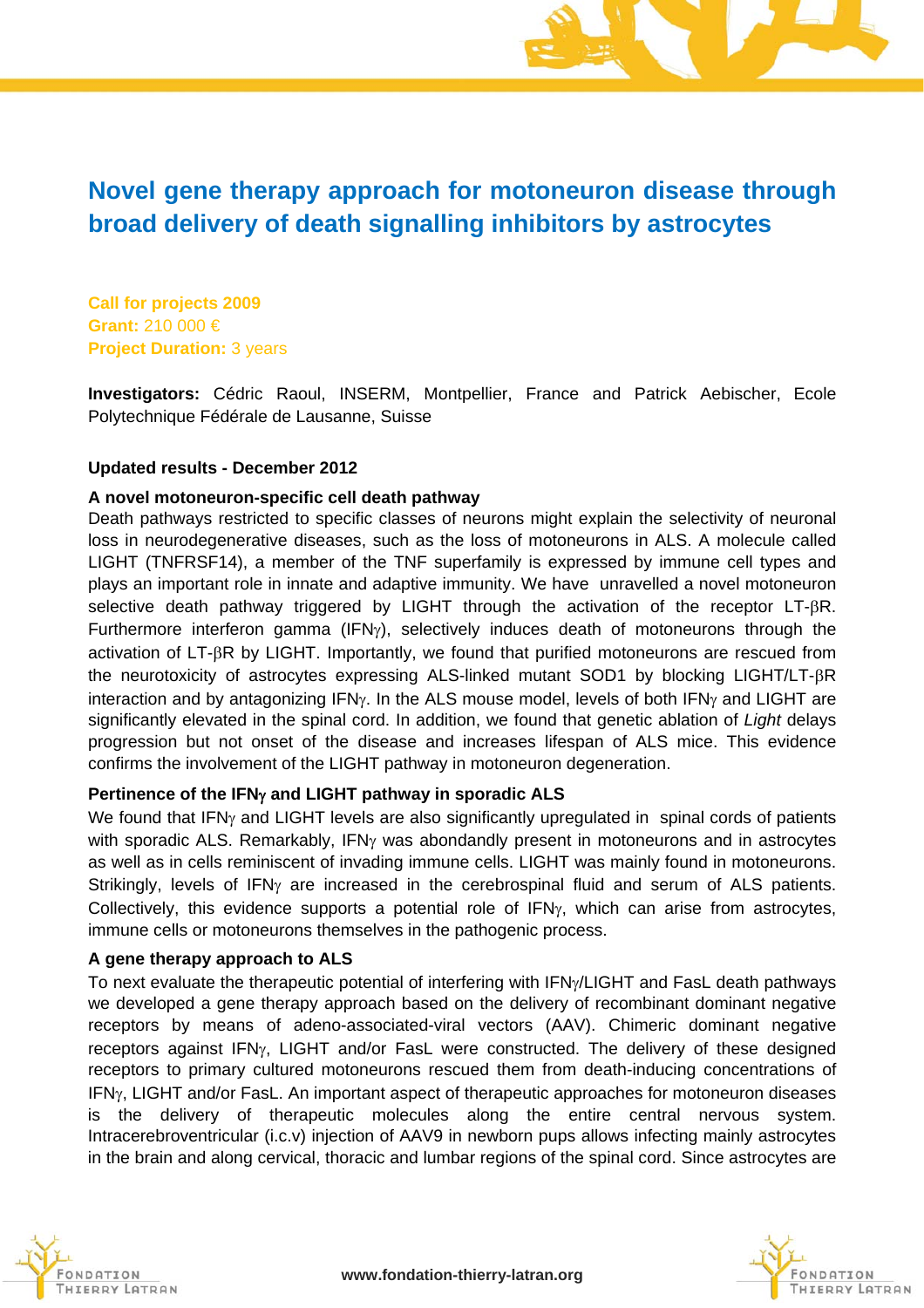

an attractive platform to express inhibitory receptors in the extracellular milieu of motoneurons, we based our study on this viral serotype and used an astrocyte-specific promoter. We showed that i.c.v injection of AAV9 leads to a stable expression of the transgenes. We are currently evaluating the therapeutic benefits of the expression of these designed receptor in a first cohort of SOD1<sup>G93A</sup> mice.

### **Publications/manuscripts acknowledging the Thierry Latran Foundation**

Aebischer, J., Cassina, P., Otsmane, B., Moumen, A., Seilhean, D., Meininger, V., Barbeito, L, Pettmann, B. and Raoul, C. (2011) IFN<sub>Y</sub> triggers a LIGHT-dependent selective death of motoneurons contributing to the non-cell-autonomous effects of mutant SOD1. **Cell Death Diff**. 18, 754-768.

Aebischer, J., Moumen, A., Sazdovitch, V., Seilhean, D., Meininger, V. and Raoul, C. Elevated levels of IFN<sub>Y</sub> and LIGHT in the spinal cord of sporadic amyotrophic lateral sclerosis patients. **Eur J Neurol.** 2012; 19(5):752-9.

Dirren, E., Towne, C.L., Setola V., Redmond, D.E. Jr, Schneider B.L. and Aebischer P. Intracerebroventricular injection of AAV6 and AAV9 vectors for cell type specific transgene expression in the spinal cord. *Submitted*.